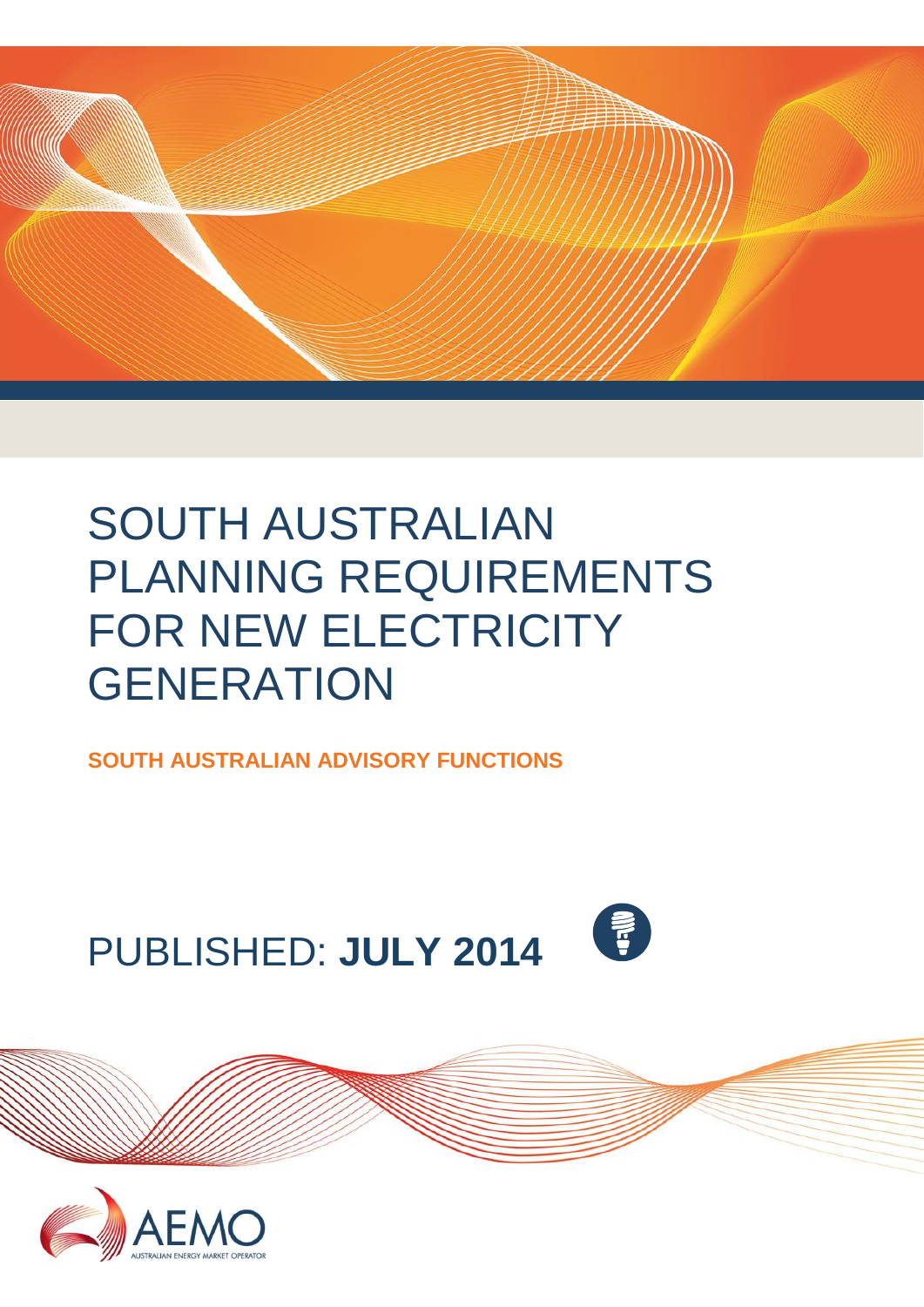

## <span id="page-1-0"></span>IMPORTANT NOTICE

#### **Purpose**

The purpose of this publication is to provide information about the current planning requirements, and other regulatory and licensing requirements for the development of new generation in South Australia. This publication is based on information available to AEMO as at 27 May 2014, although AEMO has endeavoured to incorporate more recent information were practical.

#### **Disclaimer**

AEMO has made every effort to ensure that quality of the information in this publication but cannot guarantee that information, forecasts and assumptions are accurate, complete or appropriate for your circumstances. This publication does not include all of the information that an investor, participant or potential participant in the National Electricity Market might require, does not amount to a recommendation of any investment.

Any person proposing to use the information in this publication (including information and reports provided by third parties) should independently verify and check its accuracy, completeness and suitability for that purpose, and obtain independent and specific advice from appropriate experts.

Accordingly, to the maximum extent permitted by law, AEMO and its officers, employees and consultants involved in the preparation of this publication:

- 1) make no representation or warranty, express or implied, as to the currency, accuracy, reliability or completeness of the information in this publication; and
- 2) are not liable (whether by reason of negligence or otherwise) for any statements, opinions, information or other matters contained in or derived from this publication, or any omissions from it, or in respect of a person's use of the information in this publication.

#### **Acknowledgement**

AEMO acknowledges the support, co-operation and contribution of all participants in providing data and information used in this publication.

#### **Copyright**

Copyright 2014. Australian Energy Market Operator Limited. The material in this publication may be used in accordance with the copyright permissions on AEMO's website.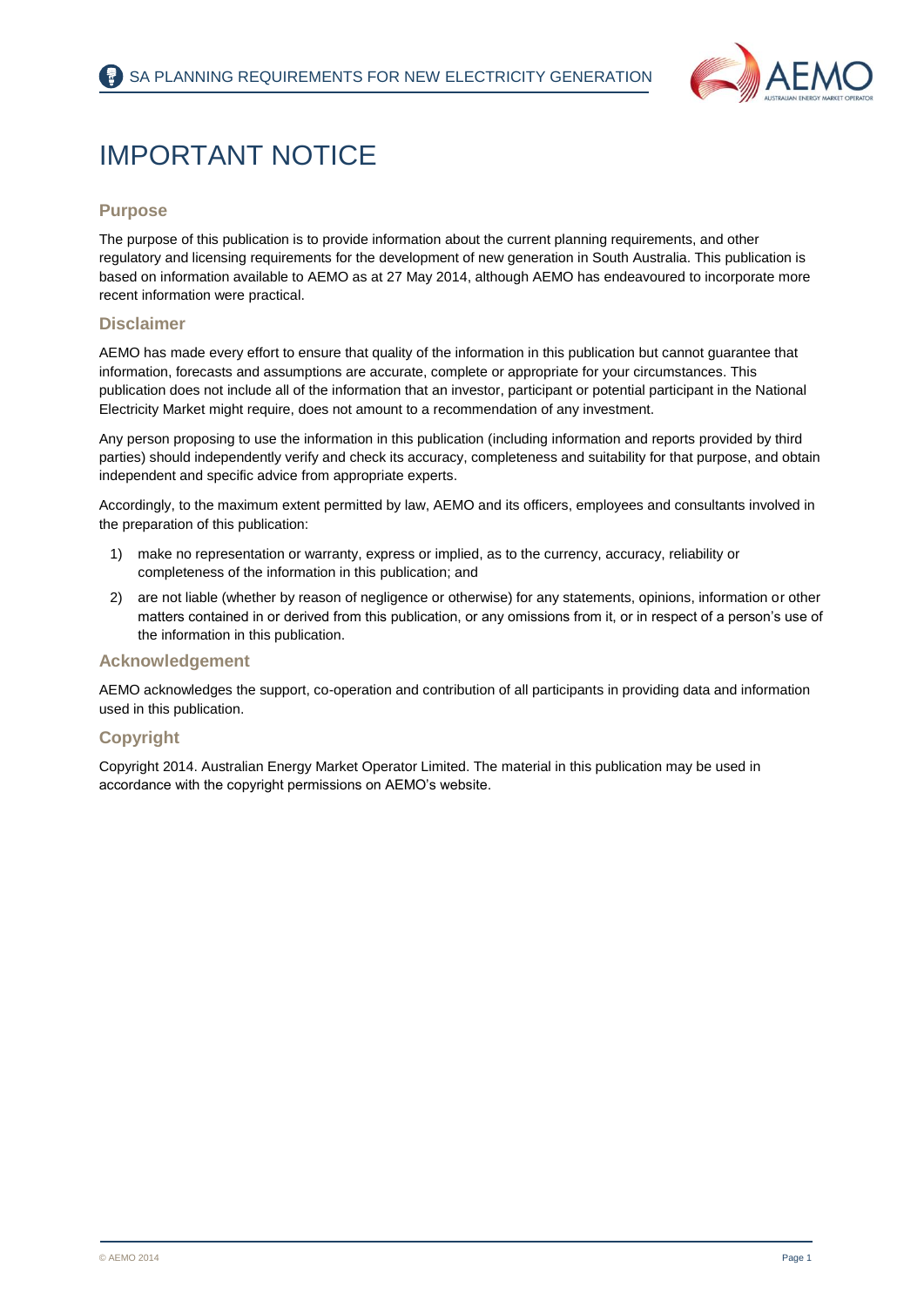

## **CONTENTS**

| <b>IMPORTANT NOTICE</b> |                                                                                                                                     | 1                                      |
|-------------------------|-------------------------------------------------------------------------------------------------------------------------------------|----------------------------------------|
|                         | <b>1 INTRODUCTION</b>                                                                                                               | 3                                      |
| 1.1<br>1.2              | Establishing generation in South Australia<br>State government authorities and roles                                                | 3<br>3                                 |
|                         | <b>2 THE NATIONAL ELECTRICITY MARKET</b>                                                                                            | 4                                      |
| 2.1<br>2.2<br>2.3       | The National Electricity Market<br>NEM governance bodies and structure<br>Useful information published by network service providers | 4<br>4<br>$\overline{4}$               |
|                         | <b>3 PLANNING</b>                                                                                                                   | 6                                      |
| 3.1<br>3.2<br>3.3       | Development approval<br><b>Environmental studies</b><br>Other legislative requirements                                              | $6\phantom{1}6$<br>$\overline{7}$<br>8 |
|                         | <b>4 LICENSING REQUIREMENTS</b>                                                                                                     | 10                                     |
| 4.1                     | Special licence conditions for wind generation                                                                                      | 10                                     |
|                         | <b>5 REGISTRATION IN THE NEM</b>                                                                                                    | 11                                     |
| 5.1                     | Registration                                                                                                                        | 11                                     |
|                         | <b>6 NEW GENERATION CONNECTIONS</b>                                                                                                 | 13                                     |
| 6.1<br>6.2              | Key network connection roles and responsibilities<br><b>Connection process</b>                                                      | 13<br>13                               |
|                         | <b>TERMS AND ABBREVIATIONS</b>                                                                                                      | 18                                     |

## TABLES

Table 5-1 — [Generating unit classification categories](#page-11-2) 11 and 200 minutes 11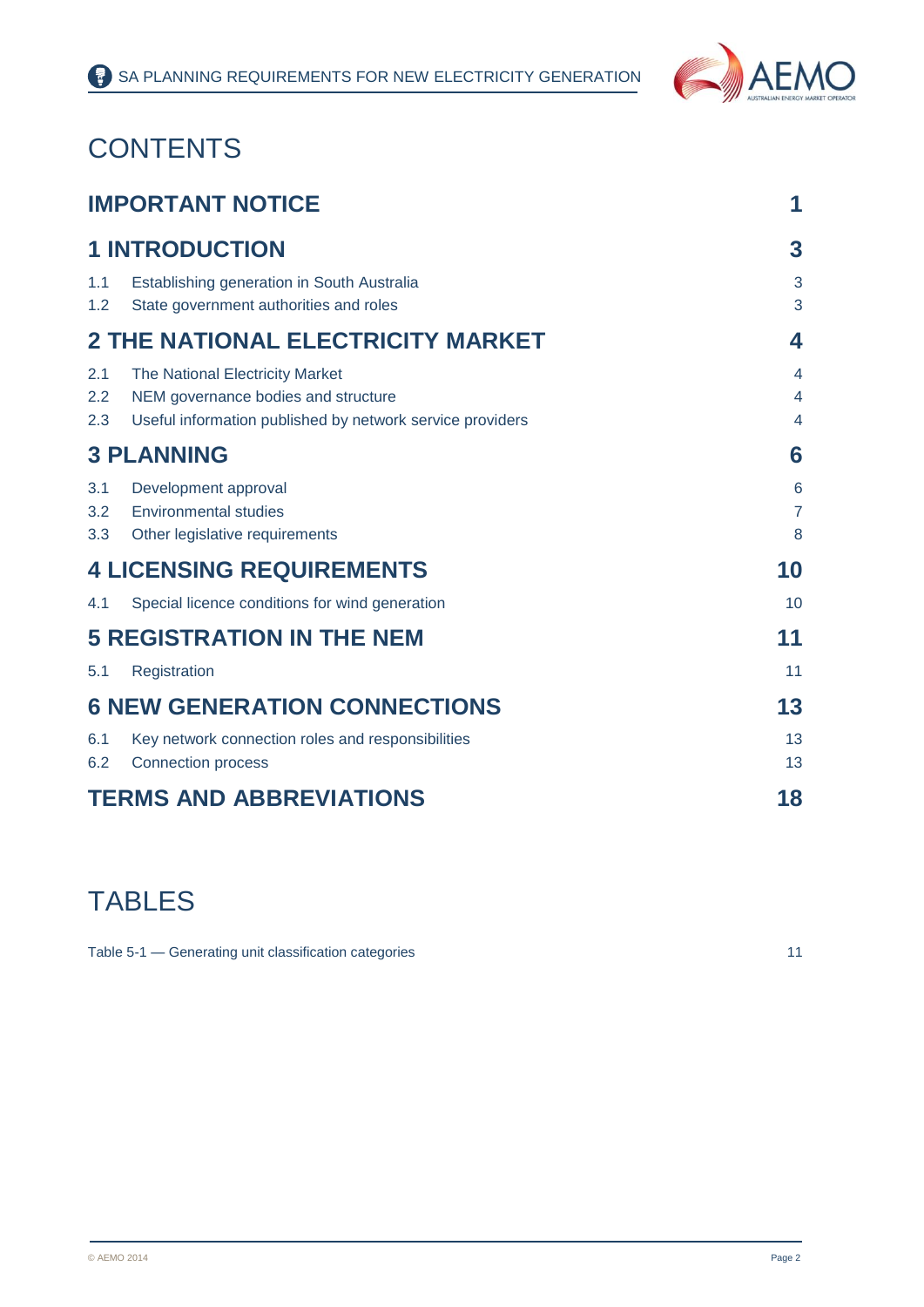

## <span id="page-3-0"></span>1 INTRODUCTION

### <span id="page-3-1"></span>**1.1 Establishing generation in South Australia**

This document provides information about the planning, licensing, and regulatory requirements for establishing new generation in South Australia. These requirements are:

- Development approval (including environmental requirements).
- Licensing.
- Registration.
- Connection.

Fees are payable for each, and change periodically. Proponents of new generation projects seeking to understand the current fees for each requirement should contact the relevant authority for details.

The following sections provide information on each of the required planning steps, and links to relevant materials and organisations to contact for more information.

### <span id="page-3-2"></span>**1.2 State government authorities and roles**

The relevant state authorities responsible for licensing generators and networks, and approving construction projects include:

- The Essential Services Commission of South Australia (ESCOSA), which is responsible for licensing generators and networks.
- The Energy Markets and Programs Division of the Resources and Energy Group in the Department of State Development, which focuses on delivering cost-effective, safe, reliable, and sustainable energy to the South Australian community.
- The Department of Planning, Transport and Infrastructure, which provides information on the planning requirements and activities requiring a development application.
- The Office of the Technical Regulator (OTR), which is responsible for safety and technical regulation.

Further information on these activities is available on the websites listed in the table below.

| <b>Information source</b>                                             | <b>Website address</b>                                                                                                                                              |
|-----------------------------------------------------------------------|---------------------------------------------------------------------------------------------------------------------------------------------------------------------|
| Department of State Development                                       | http://www.statedevelopment.sa.gov.au                                                                                                                               |
| <b>ESCOSA</b>                                                         | http://www.escosa.sa.gov.au                                                                                                                                         |
| <b>OTR</b>                                                            | http://www.sa.gov.au/otr                                                                                                                                            |
| <b>SA Government development</b><br>applications and planning matters | http://www.sa.gov.au<br>or directly at:<br>http://www.sa.gov.au/topics/housing-property-and-land/building-and-<br>development/building-and-development-applications |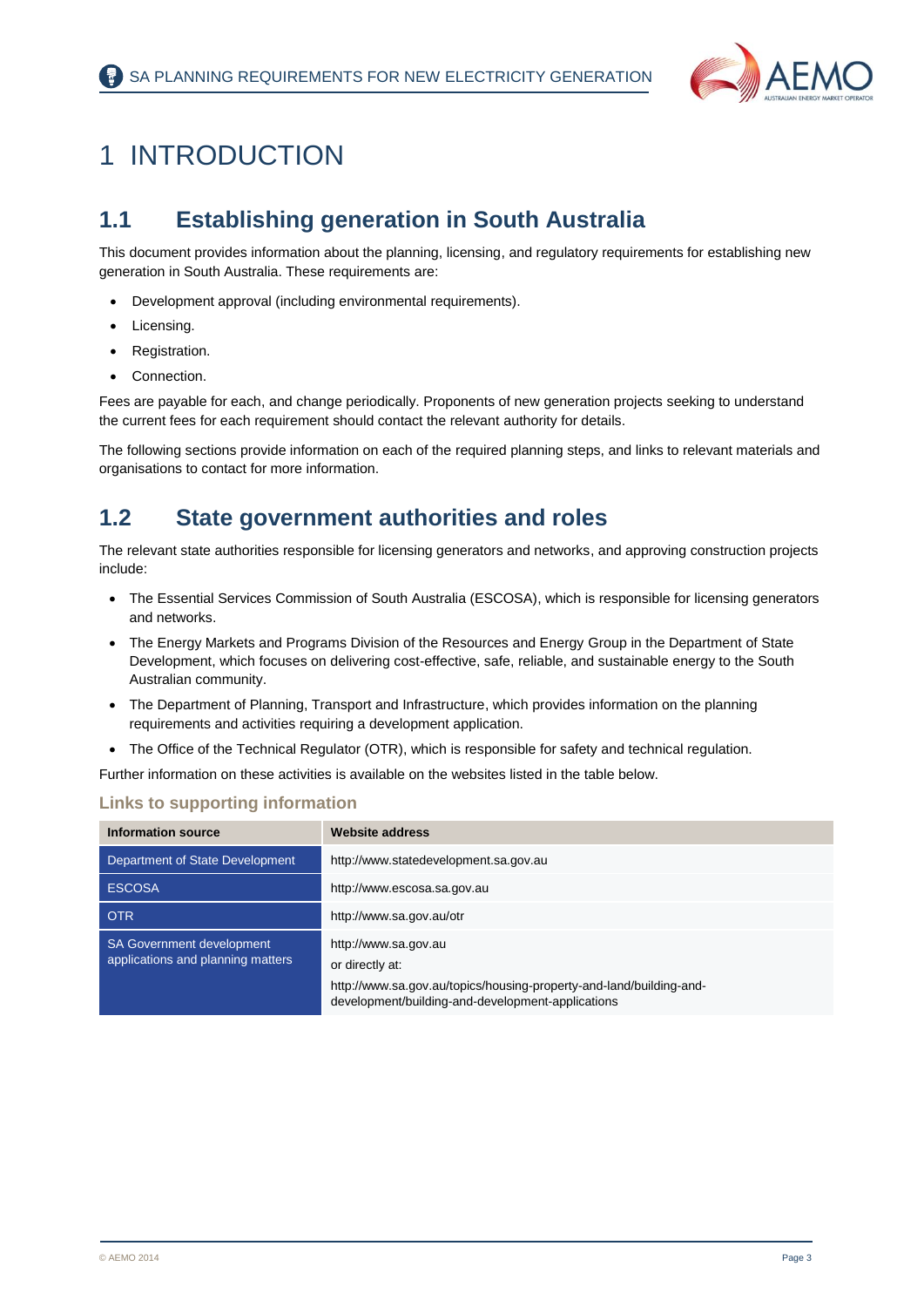

## <span id="page-4-0"></span>2 THE NATIONAL ELECTRICITY MARKET

### <span id="page-4-1"></span>**2.1 The National Electricity Market**

South Australia is part of the National Electricity Market (NEM), a wholesale market operating across eastern and south-eastern Australia. The Australian Energy Market Operator (AEMO) operates both the NEM and the power system. It also provides access to the market systems required by participants, for example generators that participate in the wholesale market by selling the electricity they generate. AEMO balances electricity demand and supply by dispatching the least-cost generation needed to meet demand.

Physically, electricity flows from generating systems into the transmission and distribution networks operated by network service providers (NSPs) before reaching end users. In South Australia, ElectraNet is the primary transmission network service provider (TNSP), and SA Power Networks is the primary distribution network service provider (DNSP).

AEMO publishes more detailed information about the NEM on its website. 1

## <span id="page-4-2"></span>**2.2 NEM governance**

NEM governance is undertaken by:

- The Council of Australian Governments' (COAG) Energy Council, which is responsible for pursuing priority issues of national significance in the energy and resources sectors, and progressing key energy market reforms.
- The Australian Energy Regulator (AER), which is responsible for the economic regulation of NSPs and compliance with national energy laws, regulations, and rules.
- The Australian Energy Market Commission (AEMC), which is responsible for making rules for the energy markets and providing independent advice on market improvements to the COAG Energy Council.
- AEMO, which, in addition to its market and system operator and other functions, provides planning reports and other technical advice to the South Australian Government.

### <span id="page-4-3"></span>**2.3 Useful information published by network service providers**

#### **ElectraNet**

ElectraNet publishes an annual planning report (APR) that analyses the expected future operation of the South Australian transmission network. This takes into account forecast loads, future generation opportunities, market network services, demand-side participation solutions (including the potential for load reduction), and transmission developments. Following stakeholder consultation, the APR also identifies solutions to emerging electricity network limitations or constraints over a 10-year planning period.

ElectraNet also publishes the [Network 2035 Vision,](http://www.electranet.com.au/assets/Uploads/Network-2035-Vision-100412.pdf) a report which sets out a framework for the development and operation of South Australia's transmission network.

#### **SA Power Networks**

SA Power Networks also publishes an APR containing information about its distribution network, including forecast loads, emerging network limitations, and proposed solutions for a five-year planning period.

-

<sup>1</sup> Available at: http://www.aemo.com.au/About-the-Industry/Energy-

Markets/~/media/Files/Other/corporate/AEMO16839\_FactSheet\_NationalElectricityMarket\_D6.pdf.ashx.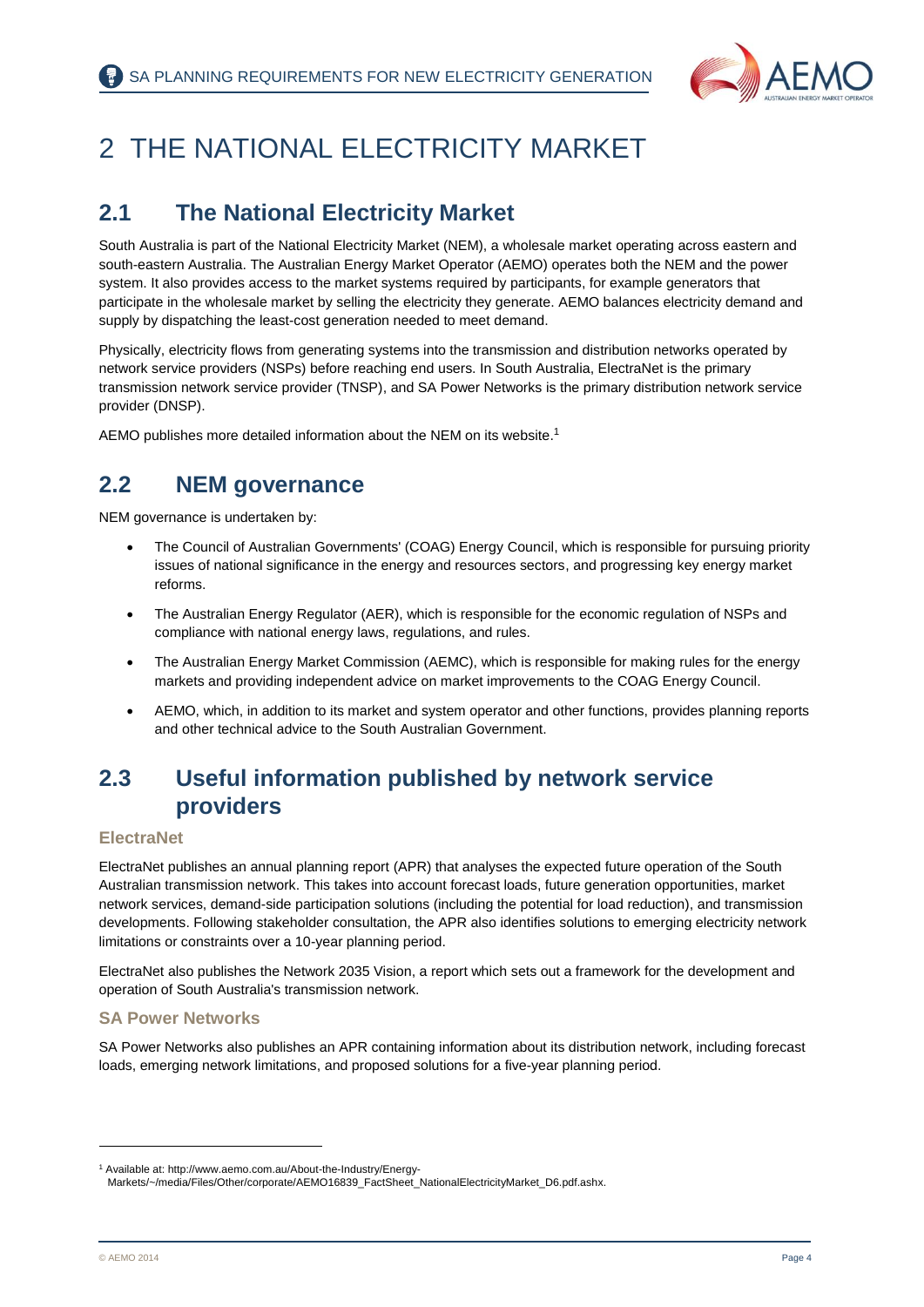

| Information source                                           | Website address                                                                                                                                          |
|--------------------------------------------------------------|----------------------------------------------------------------------------------------------------------------------------------------------------------|
| <b>AEMC</b>                                                  | http://www.aemc.gov.au                                                                                                                                   |
| <b>AEMO</b>                                                  | http://www.aemo.com.au                                                                                                                                   |
| AEMO: Fact Sheet - The National<br><b>Electricity Market</b> | http://www.aemo.com.au/About-the-Industry/Energy-<br>Markets/~/media/Files/Other/corporate/AEMO16839_FactSheet_NationalElectricityMarket<br>D6.pdf.ashx. |
| <b>AER</b>                                                   | http://www.aer.gov.au                                                                                                                                    |
| ElectraNet                                                   | http://www.electranet.com.au                                                                                                                             |
| ElectraNet: Transmission APR                                 | http://www.electranet.com.au/network/transmission-planning/annual-planning-report                                                                        |
| ElectraNet: Network 2035 Vision                              | http://www.electranet.com.au/network/transmission-planning/network-2035-vision                                                                           |
| <b>SA Power Networks Distribution APR</b>                    | http://www.sapowernetworks.com.au                                                                                                                        |
| <b>COAG Energy Council</b>                                   | http://www.scer.gov.au                                                                                                                                   |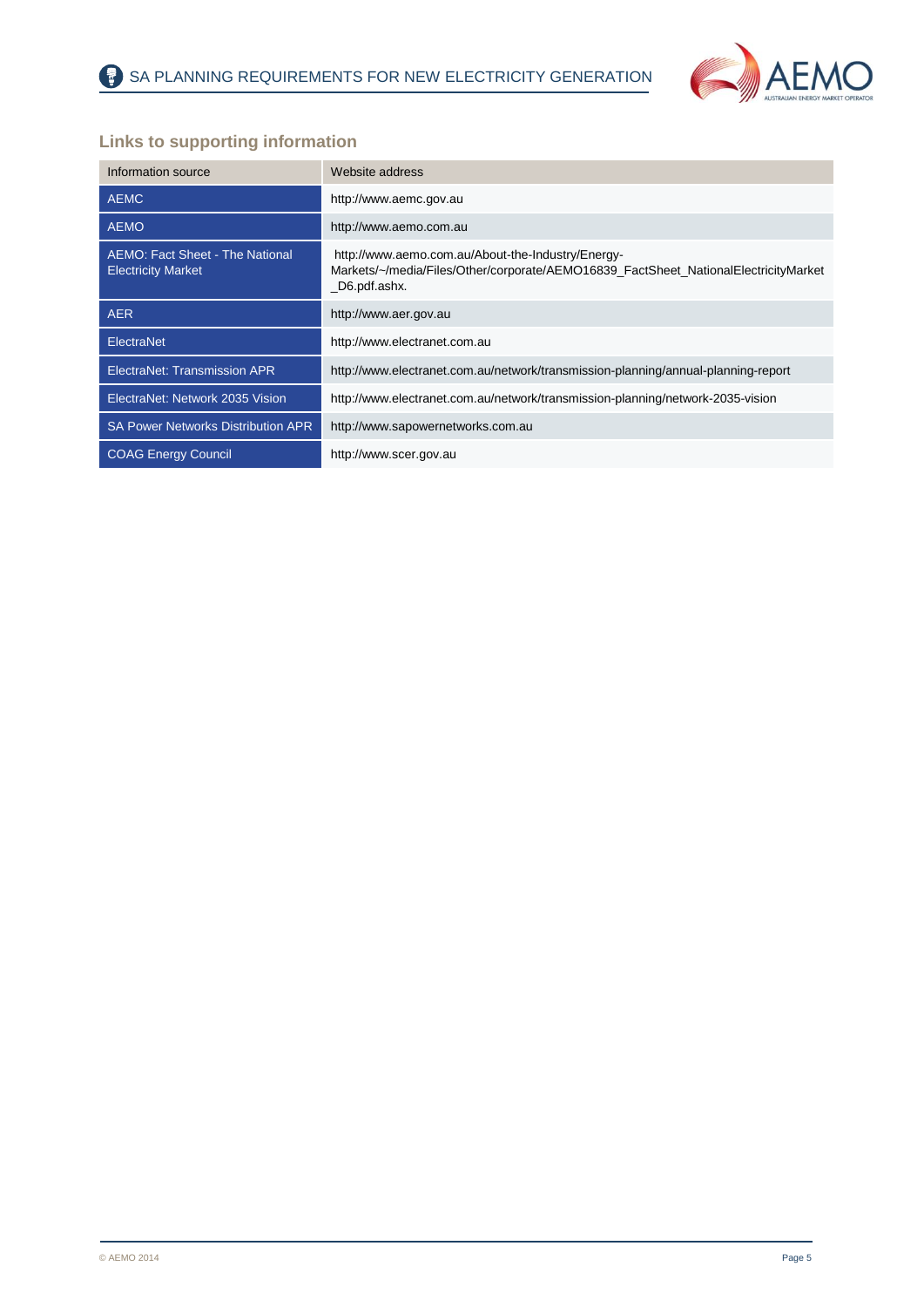

## <span id="page-6-0"></span>3 PLANNING

This section provides information about the planning authorities that potential generators should contact when planning to establish new generation in South Australia.

## <span id="page-6-1"></span>**3.1 Development approval**

The key legislation regarding planning and development matters is the Development Act 1993 (the Development Act).

Three avenues for obtaining development approval to establish a new generating system are listed below. The most appropriate method depends on circumstances specific to the development.

- Local government council (council) development assessment process.
- Major development assessment process.
- Public infrastructure assessment process.

#### **3.1.1 Council development assessment process**

Local councils are the approving authority if a proposed development is within their jurisdiction. Proponents submit development plans to the council for assessment and approval. Each council has a development plan containing the planning policies that apply to a development application. Development applicants and third parties have appeal rights to council decisions on development applications, depending on the project scale and site zoning.

In 2012, the relevant minister approved the Statewide Wind Farms Development Plan Amendment (DPA) to provide greater certainty for communities and investors. For potential wind farms, a DPA must also be submitted to the Development Policy Advisory Committee (DPAC) for assessment. The DPAC conducts the public consultation process for these DPAs and provides a report to the minister.

#### **3.1.2 Major development assessment process**

Under Section 46 of the Development Act, the minister can declare a proposed development to be a major development if they consider this necessary for the development's proper assessment, or if it is of major economic, social, or environmental importance.

This assessment process has five stages:

- 1) Referral of the development application to the Development Assessment Commission (DAC).
- 2) The proponent prepares and issues detailed assessment documents for comment.
- 3) The proponent responds to public and government agency comment.
- 4) The minister assesses the proposal and releases an assessment report.
- 5) Decision by the state governor.

Under this process, the public and government have the opportunity to comment on the development prior to a decision being made. Further detail about the process is available on the South Australian Government's website.

Once a decision is made, there are no appeal rights.

Given the need for a public consultation, this process takes longer than the council development assessment process.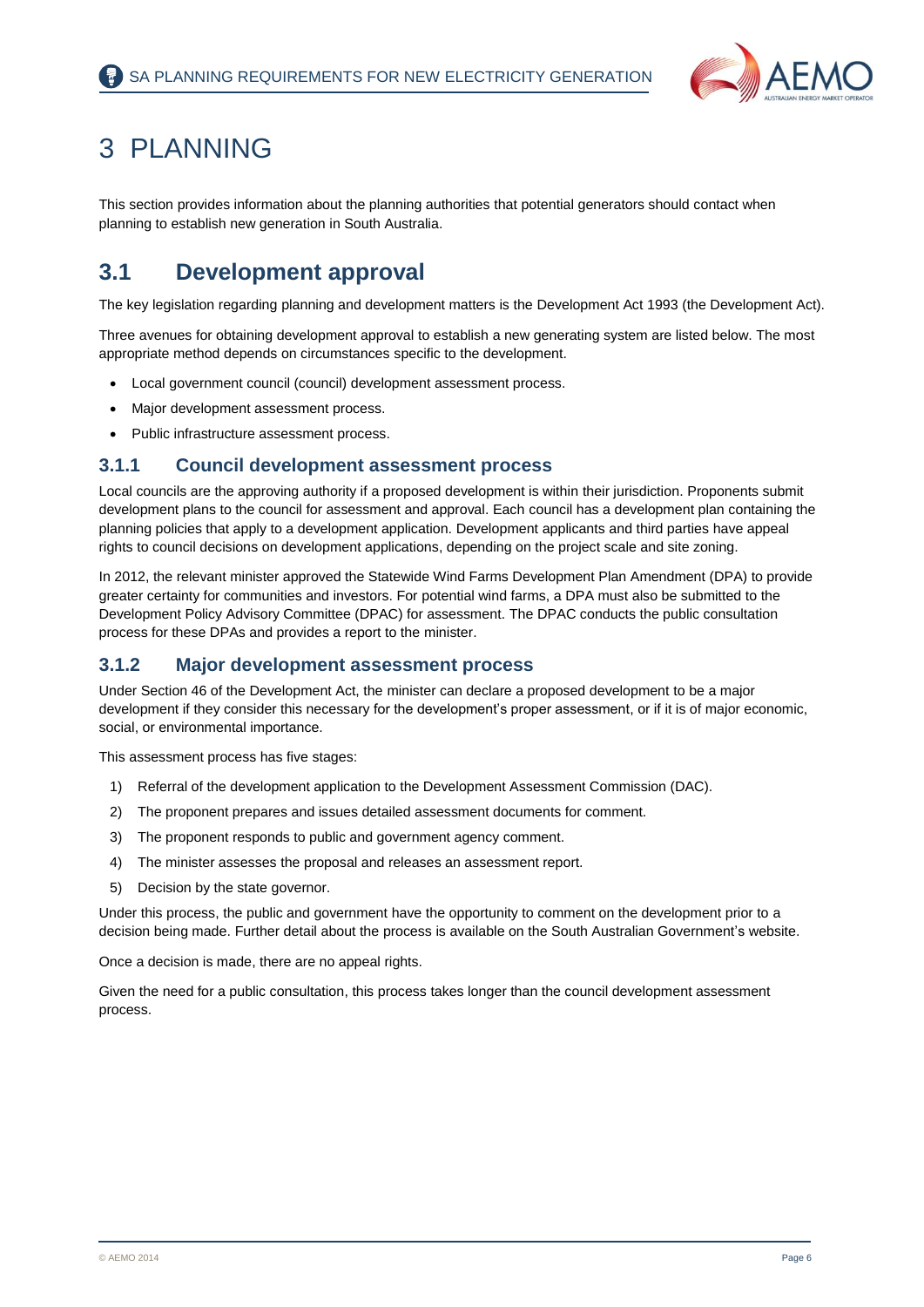

#### **3.1.3 Public infrastructure assessment process**

Section 49 of the Development Act establishes the planning and development system framework for public infrastructure, which includes "the infrastructure, equipment, structures, works and other facilities used in connection with the supply of …electricity, gas or other forms of energy". Under Section 49, a state agency can apply for approval of a development proposal for public infrastructure if:

- That agency proposes to undertake the development.
- That agency undertakes the development in partnership or joint venture with a private sector party.
- A private person undertakes a development that has been initiated or supported by that agency and is specifically endorsed by that agency for the purposes of Section 49.

The DAC notifies and provides development details to councils whose areas are affected by a proposed development.

The DAC assesses applications and must provide a report on the development application to the minister within three months of application lodgement. Once the minister decides on the application there is no right of appeal.

The minister must prepare a report for Parliament if they approve a development that:

- A local government council opposes.
- The DAC report identifies as being seriously in conflict with the relevant development plan, or prescribed code or standard.

For wind farms, the Statewide Wind Farms DPA also applies. Further information on this is provided in Section 3.1.1 of this document.

Additionally, Section 49A of the Development Act establishes a regime to assess developments proposed by 'prescribed persons' for the purposes of providing electricity infrastructure (as that term is defined by the Electricity Act 1996). This section does not apply to new generating plant with a generating capacity greater than 30 MW or to power lines that are greater than 66 kV and measure more than five kilometres.

### <span id="page-7-0"></span>**3.2 Environmental studies**

#### **3.2.1 Commonwealth legislation**

The Environment Protection and Biodiversity Conservation Act 1999 (the EPBC Act) provides a legal framework and decision-making process to protect and manage nationally and internationally important flora, fauna, ecological communities, and heritage places. These are defined in the EPBC Act as "matters of national environmental significance" and include:

- World heritage properties.
- National heritage places.
- Wetlands of international importance.
- Nationally threatened species and ecological communities.
- Migratory species.
- Commonwealth marine areas.
- Nuclear actions, including uranium mines.
- Water resources related to a coal seam gas development and large coal mining development.

Any person who is unsure whether the EPBC Act applies to their development, or is seeking a development assessment for environmental impact (as required under the EPBC Act), should contact the Commonwealth Department of the Environment.

Information about proposed developments and their potential environmental impact is published to provide opportunity for stakeholder comment. The Department also provides a recommendation to the minister, or their appointed delegate, who decides whether a development is likely to significantly impact on a protected matter under the EPBC Act.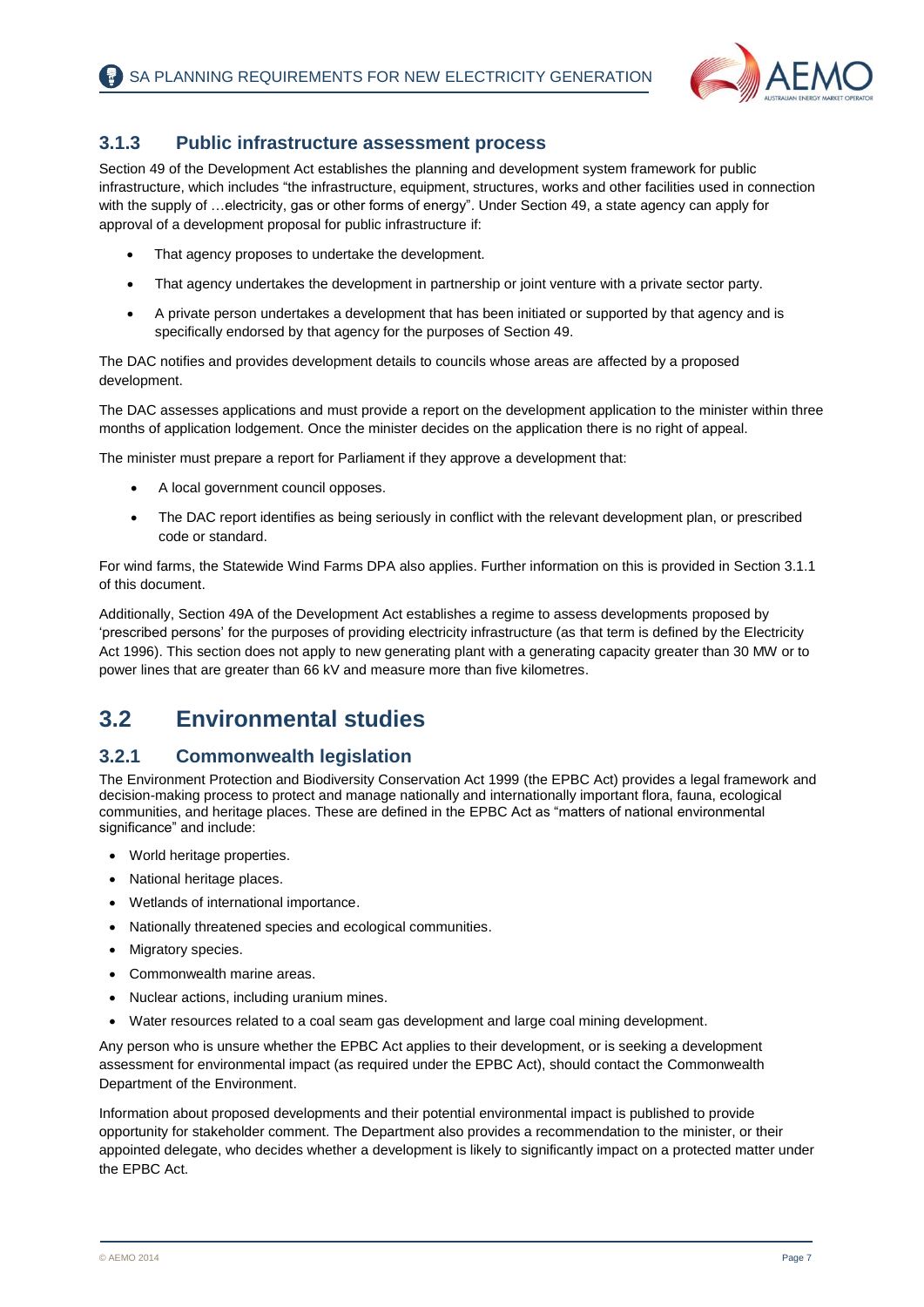

Developers should be aware that state and territory governments have primary responsibility for environmental protection and that other requirements may apply to proposed developments. The EPBC Act approval process applies in addition to any required state or local government approvals.

#### **3.2.2 South Australian legislation**

As part of a development application, the DAC may require a more detailed environmental assessment. For example:

- An Environmental Impact Statement (EIS). This is the assessment required for the most complex proposals, where a range of issues require detailed investigation. If the DAC directs an applicant to prepare an EIS, the applicant must release it for public comment for a minimum of six weeks, and hold a public meeting in an area near the proposed development site.
- A Public Environmental Report (PER). This assessment is sometimes referred to as a targeted EIS, and applies when the issues surrounding the development application require in-depth investigation but are narrower in scope and relatively well-known, or when existing information is available. A PER must be released for public comment for at least six weeks and a public meeting must be held near the proposed development site.
- A Development Report (DR). This is the least complex assessment, and relies principally on existing information. No public meeting is required and the applicant must release the DR for public comment for three weeks.

Further information on the DAC's role and the requirements for each assessment is available on the DAC's website and in the Development Act.

For wind farm developments, the Environmental Protection Authority has issued the Wind Farm Environmental Noise Guidelines to assist in assessing possible environmental noise impacts from proposed wind farms, set out noise level criteria, and offer advice on complying with the guidelines.

### <span id="page-8-0"></span>**3.3 Other legislative requirements**

Other relevant legislation includes:

#### **Commonwealth Acts**

- Aboriginal and Torres Strait Islander Heritage Protection Act 1984.
- Native Title Act 1993.

#### **South Australian Acts**

- Aboriginal Heritage Act 1988.
- Dangerous Substances Act 1979.
- [Electricity Act 1996](javascript:void(0)/*317*/)**.**
- Environment Protection Act 1993.
- Land Acquisition Act 1969.
- Native Title [\(South Australia\) Act 1994](http://www.legislation.sa.gov.au/LZ/C/A/NATIVE%20TITLE%20(SOUTH%20AUSTRALIA)%20ACT%201994.aspx)**.**
- Native Vegetation Act 1991.
- Natural Resource Management Act 2004.
- Work Health and Safety Act 2012.
- [Pastoral](http://www.legislation.sa.gov.au/LZ/C/A/PASTORAL%20LAND%20MANAGEMENT%20AND%20CONSERVATION%20ACT%201989.aspx) [L](http://www.legislation.sa.gov.au/LZ/C/A/PASTORAL%20LAND%20MANAGEMENT%20AND%20CONSERVATION%20ACT%201989.aspx)and [Management and Conservation](http://www.legislation.sa.gov.au/LZ/C/A/PASTORAL%20LAND%20MANAGEMENT%20AND%20CONSERVATION%20ACT%201989.aspx) Act 1989**.**

| Information source                   | Website address                                                       |
|--------------------------------------|-----------------------------------------------------------------------|
| Development Act 1993                 | http://www.legislation.sa.gov.au/LZ/C/A/DEVELOPMENT%20ACT%201993.aspx |
| Development Assessment<br>Commission | http://dac.sa.gov.au                                                  |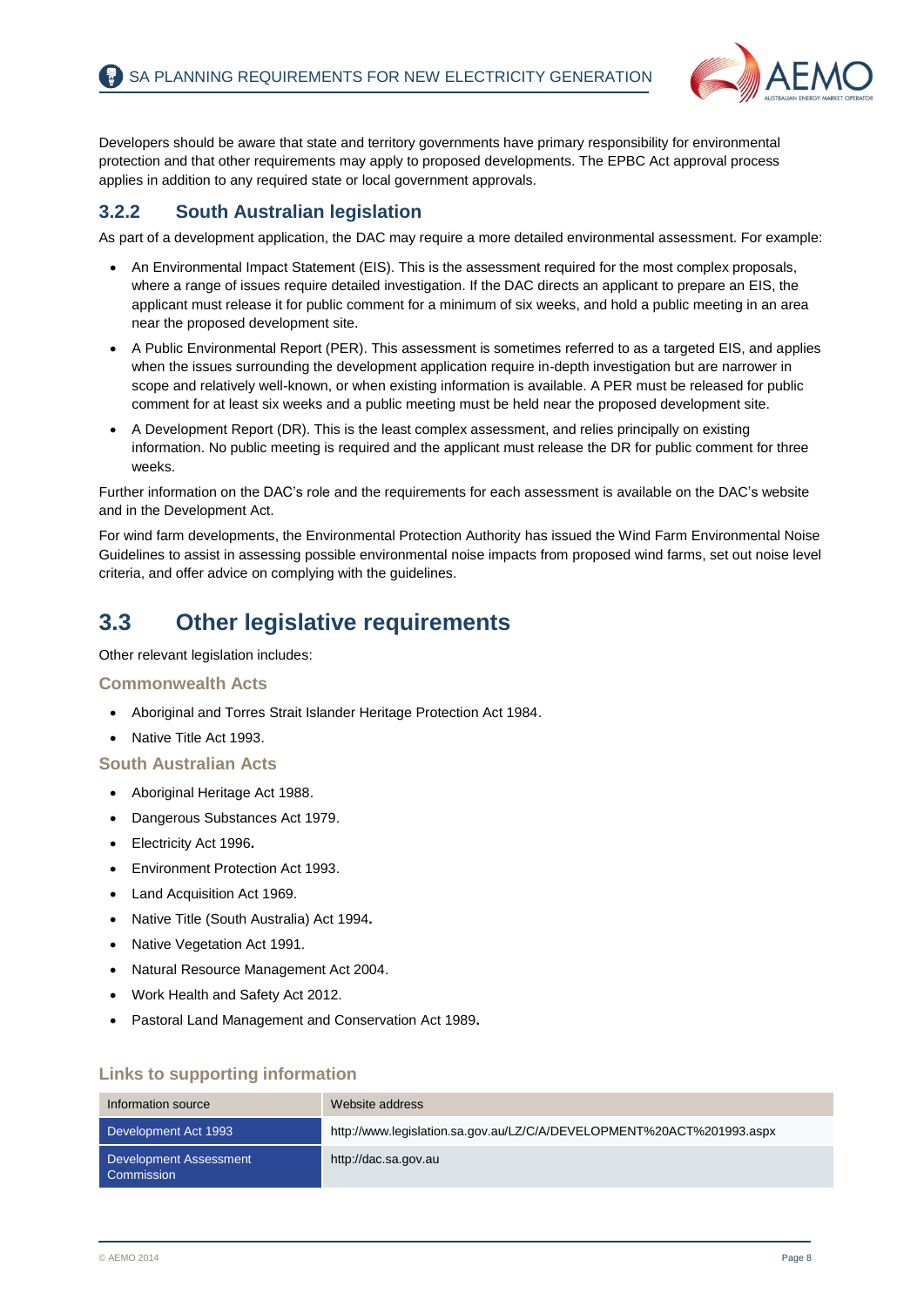

| Development Regulations 2008                                                                     | http://www.legislation.sa.gov.au/LZ/C/R/Development%20Regulations%202008.aspx                                                                                                            |
|--------------------------------------------------------------------------------------------------|------------------------------------------------------------------------------------------------------------------------------------------------------------------------------------------|
| <b>Environmental Protection Authority</b><br>Wind Farm Environmental Guidelines                  | http://www.epa.sa.gov.au/environmental_info/noise/wind_farms                                                                                                                             |
| <b>Environment Protection and</b><br><b>Biodiversity Conservation Act 1999</b><br>(the EPBC Act) | http://www.environment.gov.au/epbc/index.html                                                                                                                                            |
| <b>SA Government Website:</b><br><b>Development Plans</b>                                        | http://www.sa.gov.au/topics/housing-property-and-land/local-government/development-<br>plans                                                                                             |
| <b>SA Government Website: Statewide</b><br>Wind Farms DPA                                        | http://www.sa.gov.au/topics/housing-property-and-land/local-government/development-<br>plans/amendments-to-development-plans-proposed-by-the-minister/statewide-wind-<br>farms-amendment |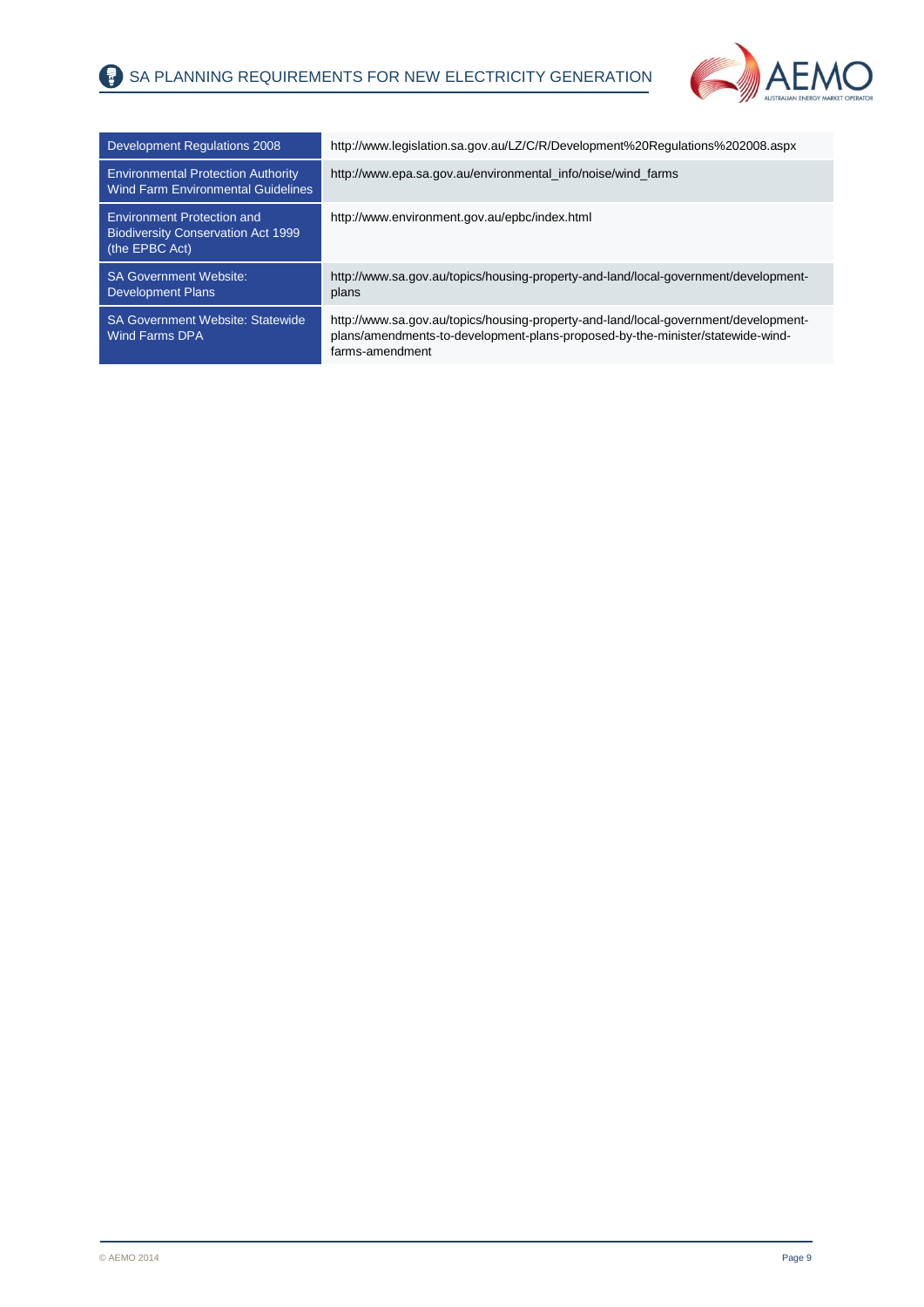

## <span id="page-10-0"></span>4 LICENSING REQUIREMENTS

Any person who generates electricity in South Australia is required to have a generation licence, except where:

- The generating plant has a rated nameplate output of 100 kVA or less.
- The electricity is not supplied for reward, or to or by means of, a transmission or distribution network.<sup>2</sup>

ESCOSA is responsible for issuing, varying, or transferring licences to generate electricity.

ESCOSA has issued Advisory Bulletin No. 4, Licensing Arrangements for the Electricity and Gas Supply Industries, which outlines the procedure for issuing licences. Licence application forms are available on ESCOSA's website.

### <span id="page-10-1"></span>**4.1 Special licence conditions for wind generation**

Applicants seeking a licence to generate electricity using wind generating systems must meet special licence conditions determined by ESCOSA, including:

- Providing evidence that the generating system can meet specific technical standards regarding fault ride-through and reactive power capability.
- Providing accurate wind forecasting data on request from ESCOSA or AEMO if AEMO approves a generating unit's classification as non-scheduled,

Further information about these licence conditions is available on ESCOSA's website and in the licence application form available also on its website.

#### **Links to supporting information**

| <b>Information Source</b>                                                                                   | <b>Website Address</b>                                                                               |
|-------------------------------------------------------------------------------------------------------------|------------------------------------------------------------------------------------------------------|
| <b>ESCOSA Wind Licensing Principles</b>                                                                     | http://www.escosa.sa.gov.au/projects/15/2010-wind-generation-licensing.aspx                          |
| <b>ESCOSA Licensing</b>                                                                                     | http://www.escosa.sa.gov.au/electricity-overview/licensing.aspx                                      |
| <b>ESCOSA Wind Generation Licensing</b><br>Conditions                                                       | http://www.escosa.sa.gov.au/library/100503-ElectricityGeneration-<br>ModelLicenceConditions 2010.pdf |
| ESCOSA: Advisory Bulletin No. 4,<br>Licensing Arrangements for the<br>Electricity and Gas Supply Industries | http://www.escosa.sa.gov.au/library/110711-AdvisoryBulletin4-<br>LicensingArrangements.pdf           |

-

<sup>2</sup> Electricity (General) Regulations 1997, Part 2, Section 6(2). Available at:

[http://www.legislation.sa.gov.au/LZ/C/R/Electricity%20\(General\)%20Regulations%201997.aspx.](http://www.legislation.sa.gov.au/LZ/C/R/Electricity%20(General)%20Regulations%201997.aspx)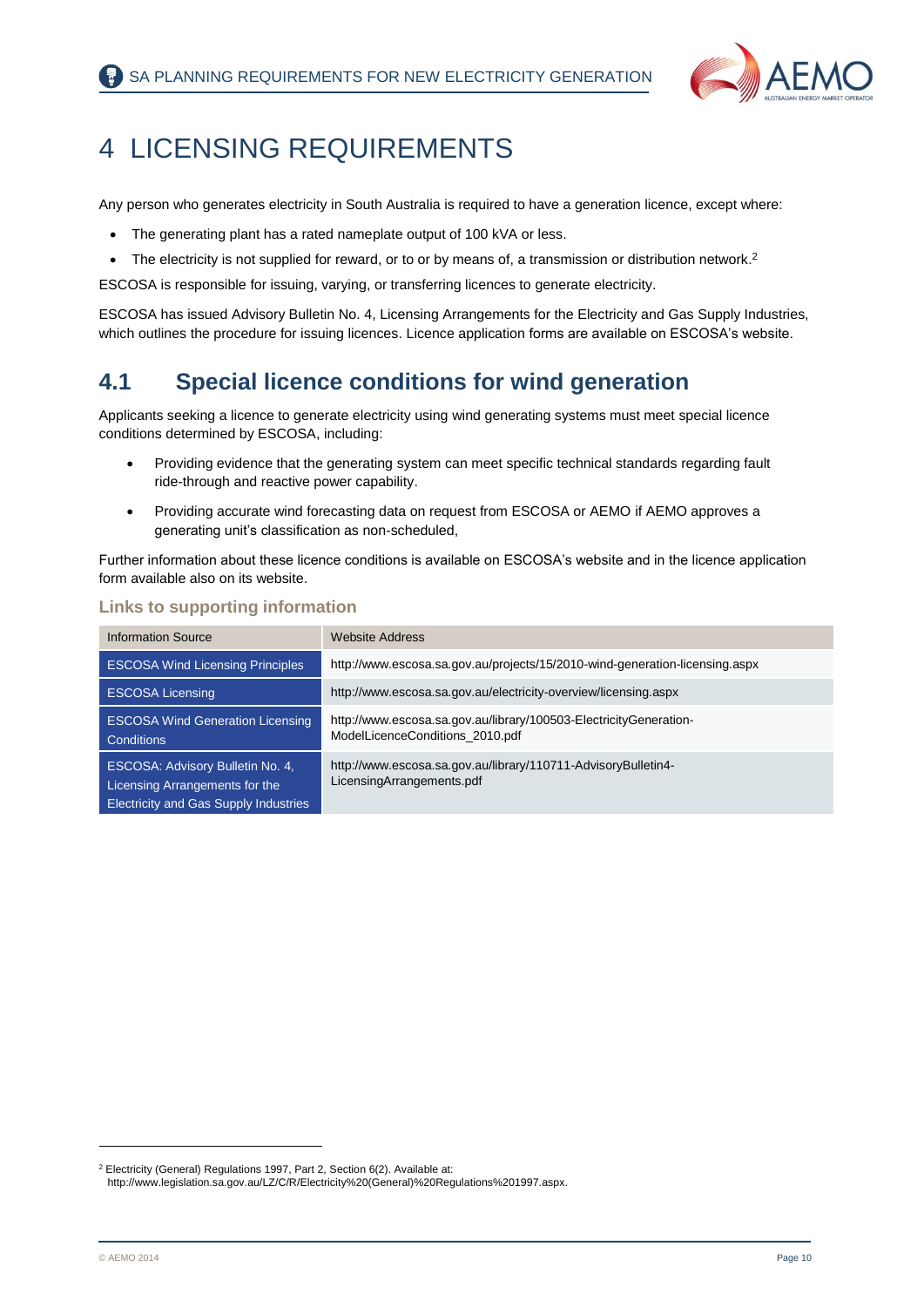

## <span id="page-11-0"></span>5 REGISTRATION IN THE NEM

### <span id="page-11-1"></span>**5.1 Registration**

Under the National Electricity Law, any person who owns, controls, or operates a generating system connected to a transmission or distribution network must register as a Generator in accordance with the National Electricity Rules (NER), unless exempt.

To be eligible for registration, a person must:

- With AEMO'S approval, classify each of its generating units as either scheduled (that is, dispatched by AEMO), semi-scheduled, or non-scheduled.
- Satisfy AEMO that each generating system is capable of meeting or exceeding its stated performance standards.

Further eligibility requirements must be met to register as a Market Generator.

A person must also classify each generating unit as either a market generating unit (that is, energy is settled by AEMO) or a non-market generating unit. With AEMO's approval, a person may also classify a generating unit as an ancillary service generating unit. Table 5-1 provides a brief description of generating unit classification categories.

<span id="page-11-2"></span>**Table 5-1 — Generating unit classification categories** 

| Classification | Description                                                                                                                                                                                                                                                                                                     |
|----------------|-----------------------------------------------------------------------------------------------------------------------------------------------------------------------------------------------------------------------------------------------------------------------------------------------------------------|
| Scheduled      | A generating unit with a nameplate rating of 30 MW or greater, or is part of a<br>generating system that is greater than 30 MW at a common connection point.<br>AEMO can classify these generating units as non-scheduled if:<br>The primary purpose of the generating unit is local use or its aggregate sent- |
|                | out generation rarely exceeds 30 MW.<br>It is not practicable for the generating unit to participate in central dispatch.<br>$\bullet$                                                                                                                                                                          |
| Semi-scheduled | A generating system with intermittent output (for example, wind or solar) with an<br>aggregate nameplate rating of 30 MW or more.                                                                                                                                                                               |
| Non-scheduled  | A generating system with an aggregate nameplate rating of less than 30 MW.                                                                                                                                                                                                                                      |
| <b>Market</b>  | A generating system whose sent-out generation is not entirely purchased by the<br>Local Retailer or by a Customer located at the same connection point.                                                                                                                                                         |
| Non-market     | A generating system whose sent-out generation is entirely purchased by the<br>Local Retailer or by a Customer located at the same connection point.                                                                                                                                                             |

AEMO has issued a standing exemption from registration for applicants with generating systems that have a nameplate rating of less than 5 MW.<sup>3</sup> Where a generating system has a nameplate rating of more than 5 MW but less than 30 MW, and an annual export lower than 20 GWh, AEMO will consider an application for exemption on a discretionary basis. Further information about applying for a registration exemption is available on AEMO's website.

Registration is required prior to commissioning and operating a generating system. Further information on registration is available in AEMO's Generator Registration Guide published on its website.

AEMO requires registration applications to be submitted at least three months prior to commissioning, but prefers that applicants consider the registration requirements as early as possible.

 $\overline{a}$ 

<sup>&</sup>lt;sup>3</sup> Generating systems less than 5 MW must also meet the following criteria: (i) The sent-out generation of the unit is purchased in its entirety by the Local Retailer or by a Customer located at the same connection point; or (ii) Each of the generating units comprising the generating system is classified as a market generating unit by a Market Small Generation Aggregator.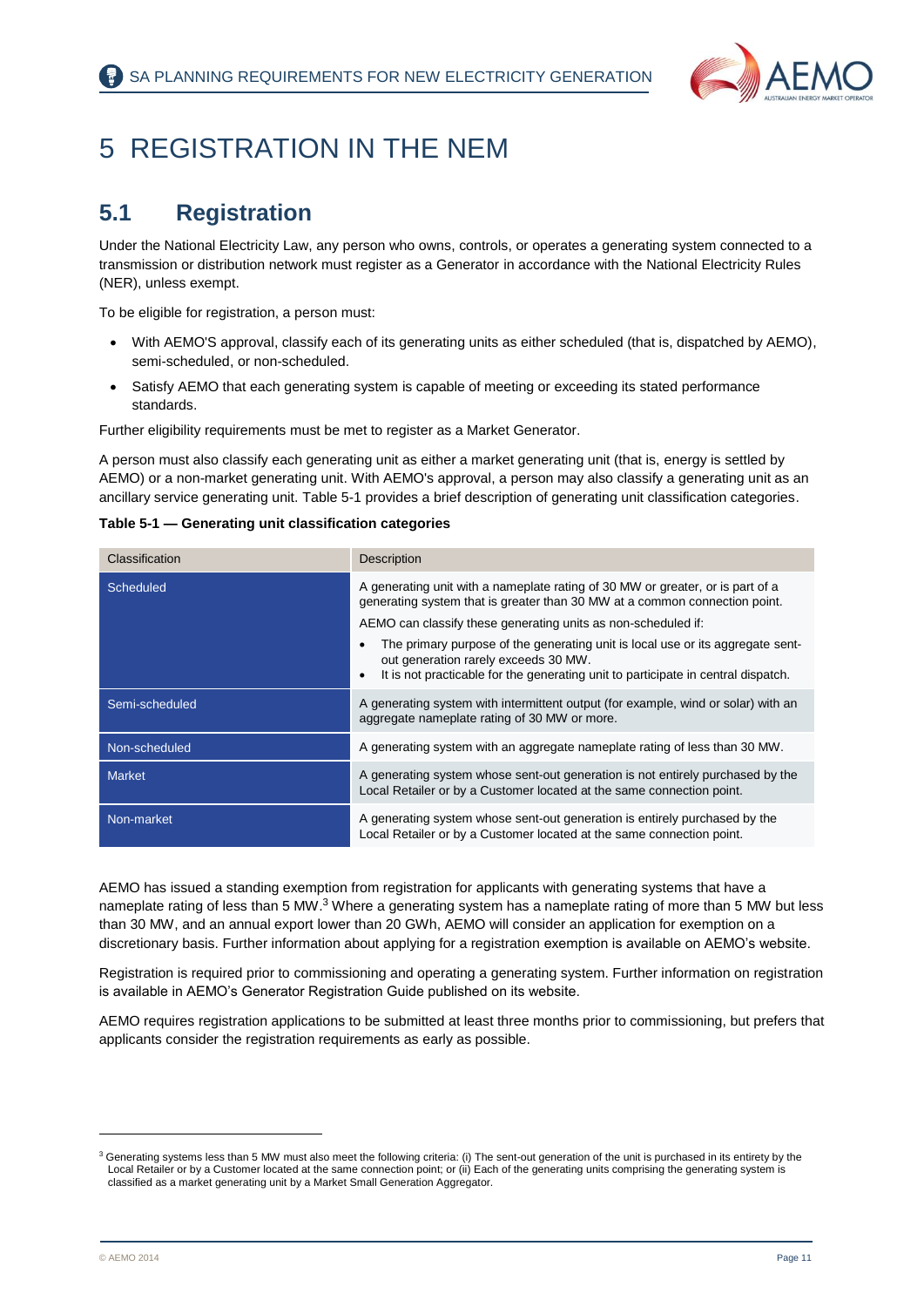

Technical areas that can cause registration delays include:

- Incomplete data and simulation models.
- Generating systems that do not meet agreed performance standards.
- Supervisory Control and Data Acquisition (SCADA) data not ready for remote monitoring. SCADA data must be ready before AEMO allows first synchronisation.

| <b>Information source</b>                                           | <b>Website address</b>                                                                                                                                   |
|---------------------------------------------------------------------|----------------------------------------------------------------------------------------------------------------------------------------------------------|
| <b>AEMO: Fact Sheet - The National</b><br><b>Electricity Market</b> | http://www.aemo.com.au/About-the-Industry/Energy-<br>Markets/~/media/Files/Other/corporate/AEMO16839_FactSheet_NationalElectricityMarket<br>D6.pdf.ashx. |
| Generator Registration Information                                  | http://www.aemo.com.au/Electricity/Registration/Participant-Categories/Generator                                                                         |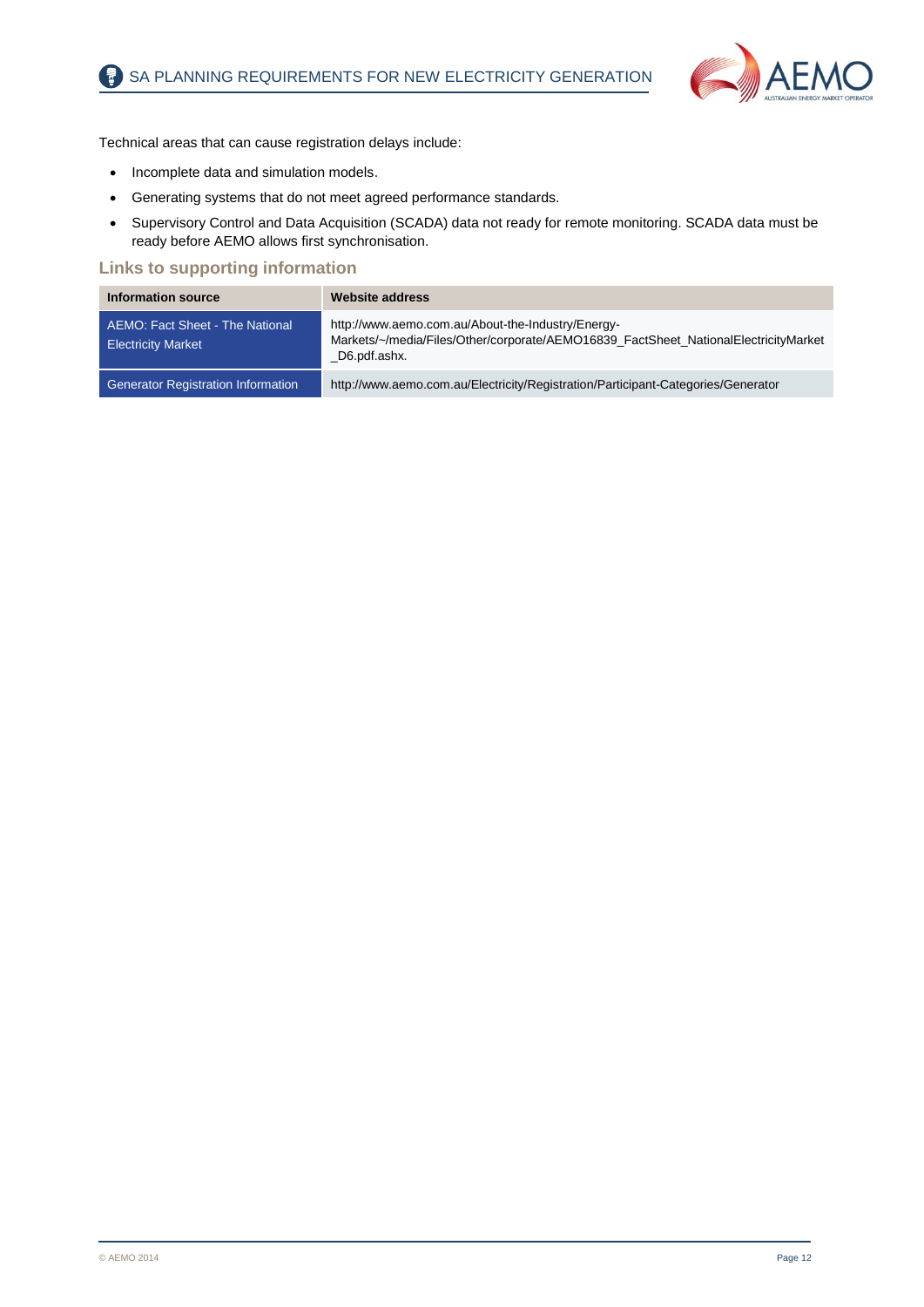

## <span id="page-13-0"></span>6 NEW GENERATION CONNECTIONS

This section provides an overview of the connection process to establish new generation in South Australia.

### <span id="page-13-1"></span>**6.1 Key network connection roles and responsibilities**

#### **AEMO's role**

AEMO's role in connecting new generation involves:

- Assessing, advising, and accepting proposed negotiated access standards for issues that are defined in the NER as "AEMO advisory matters".
- Assessing connecting generating systems' capability to achieve their proposed performance standards.
- Registration.
- Commissioning and post-commissioning.

#### **ElectraNet's role**

Under the NER, TNSPs are responsible for assessing and processing connection enquiries and applications to their networks. As the TNSP that owns and operates the high voltage transmission network in South Australia, ElectraNet is the relevant TNSP.

#### **SA Power Networks' role**

Under the NER, DNSPs assess and process all connection applications to their distribution network. As there is only one distribution network in South Australia, SP Power Networks is the appropriate DNSP. SA Power Networks publishes guides to connecting small or large embedded generation to its network.

### <span id="page-13-2"></span>**6.2 Connection process**

The generator connection process is described in the following sections and must be followed by any person seeking to connect a generating system to a transmission or distribution network. AEMO's New Generator Transmission Connections in the NEM outside of Victoria provides an illustration of the different connection process maps to assist applicants to understand the process.

NER Chapter 5 sets out details of the connection process. Connection applicants should review these requirements to understand the regulatory processes, and the roles and responsibilities of each party involved in the process.

In areas where multiple generators are seeking to connect their generating systems to a transmission network, it may be more efficient to develop a jointly-funded network extension, also known as a Scale Efficient Network Extension (SENE). Under the NER, any person (or group) can request and fund a TNSP to conduct a SENE design and cost study to identify the likelihood of multiple network users accessing transmission infrastructure and the cost of accommodating those users. They then decide whether to fund and connect to a SENE.

#### **6.2.1 Stage 1 - Pre-feasibility**

This stage is informal. Potential connection applicants explore the feasibility of their generation project and commence preliminary discussions with the relevant NSP, landowners, and government authorities.

Potential connection applicants should discuss the proposed location of their generating system and connection point with the relevant NSP.

It is also important to explore land and land use planning issues; failure to secure land or obtain relevant development approvals in a timely manner will cause applicants delays.

Contact details, application forms, and guidelines explaining how to connect to ElectraNet's or SA Power Network's existing networks are published on their websites. They can also advise on the anticipated fees and charges, and any preliminary work associated with connection applications.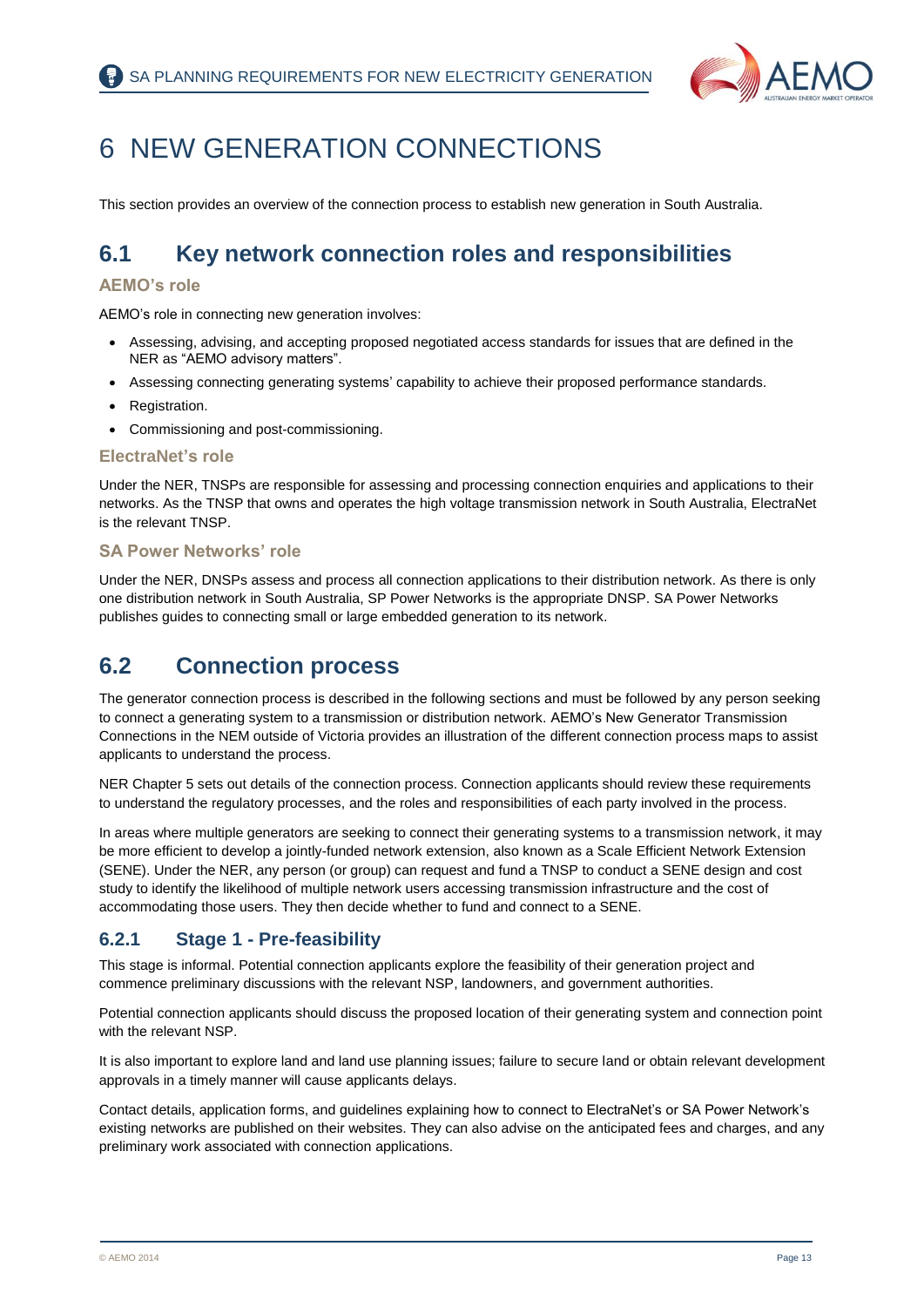

#### **6.2.2 Stage 2 - Enquiry**

Submitting a connection enquiry to the relevant NSP assists applicants to determine the most suitable connection point and clarify the information required to submit a connection application. The connection enquiry must advise the type, magnitude, and timing of the proposed network connection and any other requirements specified by the relevant NSP.

Connection applicants are expected to have identified the generating system's location based on the available fuel source and a high-level review of network capability. Once an enquiry has been submitted, connection applicants who require transmission network data to undertake connection studies can request it from AEMO. This datat is available to Registered Participants on request. Alternatively, connection applicants can register with AEMO as an Intending Participant to obtain this data.

For proposed connections to the distribution network, connection applicants should contact SA Power Networks to request network data and for further information.

#### **Useful connection information**

AEMO publishes an interactive transmission network map and diagram that is updated annually. Connection applicants can contact AEMO to confirm the most up-to-date information. Illustrations of the distribution network can be obtained from SA Power Networks.

AEMO also publishes the following information about the capability of transmission networks in the NEM:

- The National Transmission Network Development Plan, which provides an independent and strategic view of the efficient development of the transmission networks in the NEM over a 25-year planning horizon. It focuses on large-scale electricity generation and the main transmission networks that connect this generation to population and industrial centres.
- The Electricity Statement of Opportunities (ESOO), which provides an analysis of opportunities for electricity generation and demand-side investment over a 10-year outlook period under a range of economic scenarios.
- The National Electricity Forecasting Report, which provides AEMO's independent electricity consumption forecasts over the next 10 years for all NEM regions.
- The Power System Adequacy report, which complements the current ESOO by outlining the expected impact on medium-term power system security and reliability over the next two years. 4
- The Congestion Information Resource, which provides information on transmission network congestion patterns and helps participants to understand and manage transmission network congestion.

As a part of its South Australian Advisory Functions, AEMO also publishes reports that provide information specific to South Australia, including:

- The South Australian Electricity Report.
- The South Australian Electricity Market Economic Trends Report.
- The South Australian Fuel and Technology Report.<sup>5</sup>

ElectraNet's and SA Power Networks' APRs are also useful, as they provide detailed analysis of electricity networks and their adequacy under a range of future conditions, and identify how these could be developed to meet expected future requirements.

In determining the generating system's location and its economic viability, connection applicants should consider the electrical energy losses associated with sending electricity from the proposed connection point to the regional reference node (RRN). In the NEM, marginal loss factors (MLFs) are used to describe and account for transmission losses from each generation connection point and adjust a generator's dispatch offer.

Typically, the further a generator transmission connection point is located from the RRN the greater the electrical energy losses. Similarly, distribution loss factors (DLFs) are used to account for average electricity losses between distribution and transmission connection points.

-

<sup>&</sup>lt;sup>4</sup> The final Power System Adequacy report was published on 13 August 2012.

<sup>5</sup> All reports and associated data are available on AEMO's website at: http://www.aemo.com.au/Electricity/Planning/South-Australian-Advisory-Functions.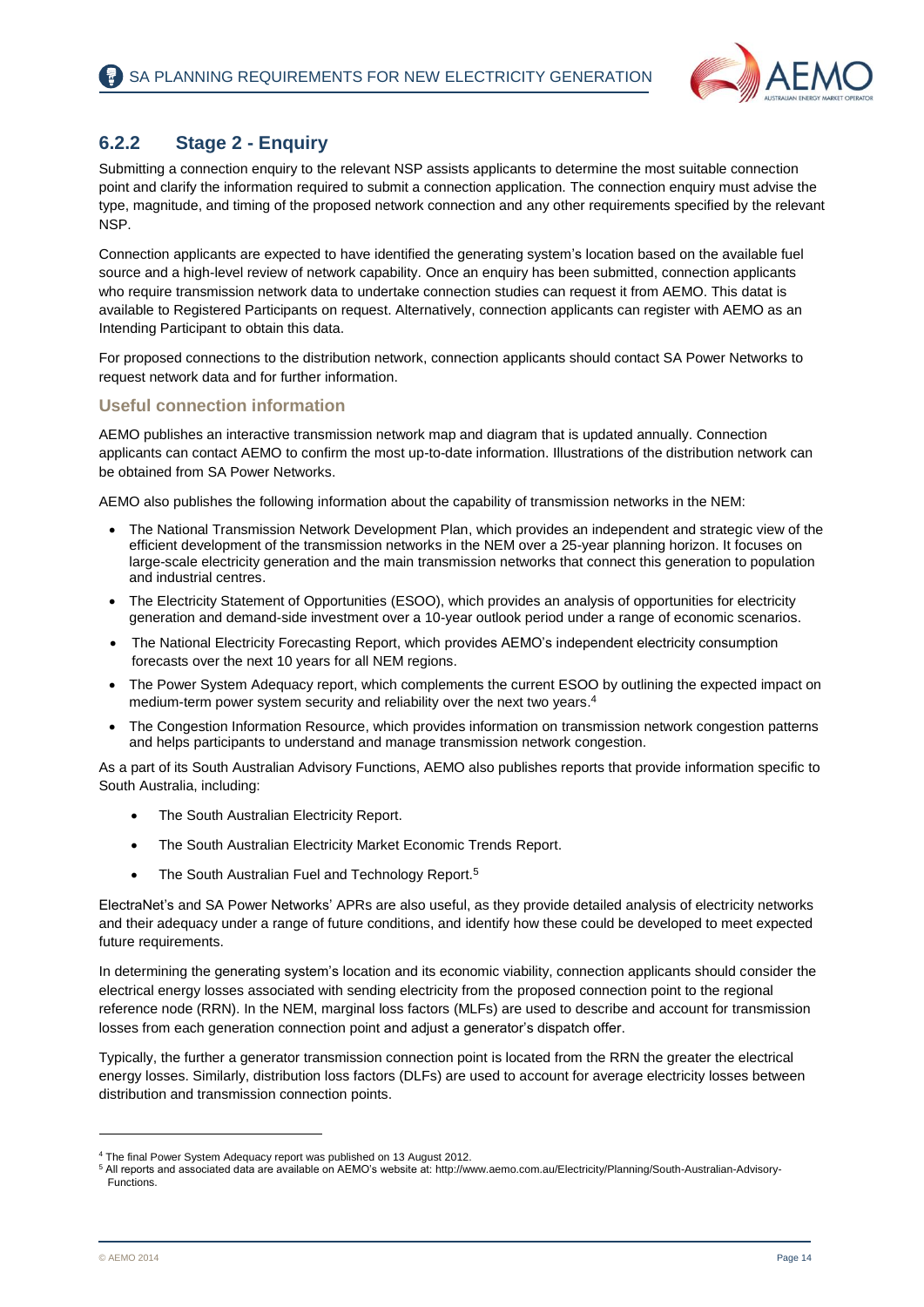

Transmission connection applicants can contact AEMO to obtain an indicative MLF for a proposed connection point; this service may incur a fee. The RRN for South Australia is the Torrens Island substation in the Adelaide Metropolitan region. AEMO publishes the DLFs calculated by SA Power Networks. Distribution connection applicants should contact SA Power Networks for further information about DLFs.

#### **Response to connection enquiry**

Typically, an NSP response to a connection enquiry will include:

- The topology of the proposed connection.
- The technical studies and access standards to be addressed.
- The technical and outstanding information required to finalise a connection application.
- Applicable fees to process a connection application.

For a fee, the NSP may also assist the connection applicant to analyse the various connection options to determine any other information required for a valid connection application. The NSP will determine connecting plant layout and switching arrangements, and provide information to the applicant on the exact point to which their new generating system can connect.

#### **6.2.3 Stage 3 - Application**

A connection application must propose the technical access standards (see Schedule 5.2 of the NER) that will be applied to the proposed generating system. Once performance standards are agreed, they become the performance standards for the generating system.

The level of technical data required depends on the system size, with generators below 30 MW typically requiring a lower level of technical information.

AEMO's Technical Information Requirements for Generator Connections provides an overview of the technical information required at each stage of the connection process.

As part of assessing an application to connect, and in order to maintain service and quality of supply to existing Registered Participants, the NSP must consult with AEMO and all Registered Participants who may be affected.

After an application to connect has met the NSP requirements and performance standards have been agreed, the NSP must make an offer to connect in accordance with the NER. The technical and commercial arrangements applicable to the connection must then be finalised and fees could be payable.

#### **6.2.4 Stage 4 - Contracts**

The offer to connect must be in a form that is capable of acceptance, and its contents are prescribed by clauses 5.3.5 and 5.3.6 of the NER.

Once the offer has been accepted by the connection applicant, a connection agreement will be entered into between the NSP and the connection applicant. Its contents are prescribed by the NER.

#### **6.2.5 Stage 5 - Construction**

The connection applicant is expected to undertake detailed design work, construct the generating system and connection assets, and prepare and provide to the NSP and AEMO (in the case of transmission connections) finalised:

- Technical data.
- Simulation models.
- Energy conversion model data (for semi-scheduled generating systems).
- Commissioning plans.

The connection applicant should also consider data, metering, and registration requirements. If these requirements are not met, commissioning may be delayed.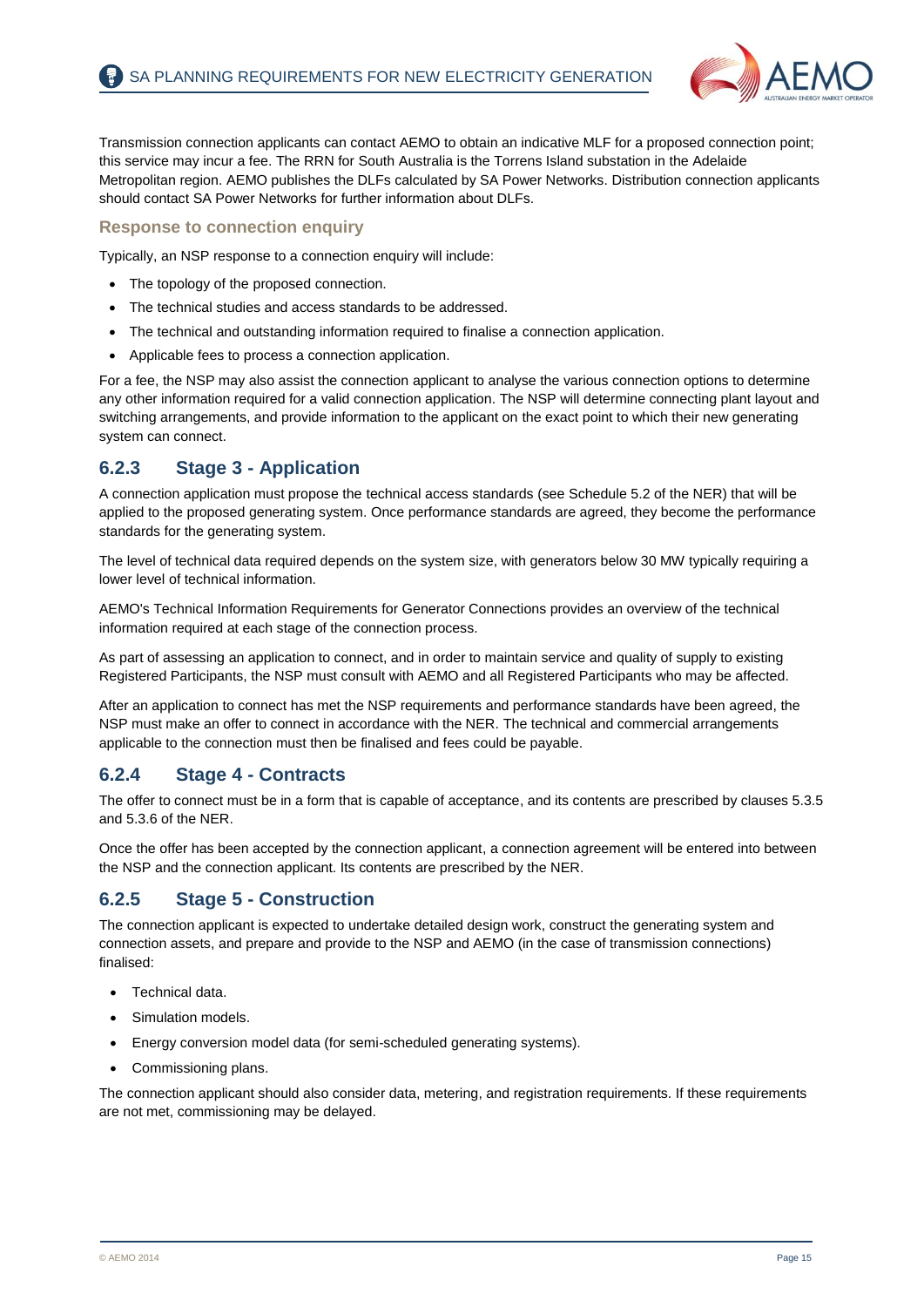

#### **6.2.6 Stage 6 - Completion**

The completion stage comprises registration, commissioning, and activities undertaken in the post-commissioning period of new generation.

**Registration**

See Section 5.

#### **Commissioning**

Prior to (or shortly after) connecting to a network, on-site testing must be conducted to demonstrate that the new generating system has been constructed in accordance with all regulatory and contractual obligations.

The NER requires commissioning plans to be agreed with the NSP and AEMO at least three months prior to the commencement of commissioning. Given the time involved in developing and agreeing commissioning plans, AEMO suggests that applicants consider this requirement as early as possible. Each plan must:

- Set out the expected timing of activities.
- Identify the data that will be provided to the connecting NSP and AEMO once test results are available.

Applicants should review AEMO's Commissioning Requirements for Generating Systems when preparing commissioning plans. The NSP may also have additional commissioning requirements that must be considered.

The applicant should provide the NSP and AEMO with final generating system model and data sheets prior to registration to allow sufficient time for control settings to be determined. This is typically six months prior to first synchronisation.

If the generating system has a material inter-network impact (see clause 5.7.7 of the NER), as assessed in accordance with AEMO's Criteria for Assessing Material Inter-Network Impact of Transmission Augmentations, the connection applicant must provide advice at least 80 business days prior to the expected first synchronisation date for AEMO to determine whether [inter-network tests](http://www.aemo.com.au/planning/170-0053.html) are required.

#### **Post-commissioning**

Within three months of completing on-site commissioning, the connection applicant must submit to the NSP and AEMO a commissioning report which demonstrates that the generating system meets agreed performance standards. Connection applicants should contact the relevant NSP and AEMO to determine their respective requirements. Additionally, they are required to provide AEMO with information that updates the models and parameters provided under clause S5.2.4 of the NER within three months of commissioning tests. AEMO's R2 Testing Guideline assists in preparing testing programs for R2 registered data.

If the commissioning and other specified test results indicate that the generating system does not meet the agreed performance standards, clause 5.8.5 of the NER requires the connection applicant to meet with the relevant NSP and AEMO to agree on a process to achieve compliance.

After commissioning, the connection applicant is also required to submit a compliance program under clause 4.15 of the NER in respect of its compliance with the agreed performance standards.

| <b>Information source</b>                                                                             | <b>Website address</b>                                                                                                                                                                                                                                |
|-------------------------------------------------------------------------------------------------------|-------------------------------------------------------------------------------------------------------------------------------------------------------------------------------------------------------------------------------------------------------|
| AEMO: Commissioning<br><b>Requirements for Generating</b><br><b>Systems</b>                           | http://www.aemo.com.au/Electricity/Network-Connections                                                                                                                                                                                                |
| AEMO: Criteria for Assessing<br>Material Inter-Network Impact of<br><b>Transmission Augmentations</b> | http://www.aemo.com.au/en/Electricity/Planning/Policies-and-Procedures/Assessment-of-<br>Material-InterNetwork-Impact                                                                                                                                 |
| <b>AEMO: New Generator Transmission</b><br>Connections in the NEM outside of<br>Victoria              | https://www.google.com/url?q=http://www.aemo.com.au/Electricity/Network-<br>Connections/NEM Generator Transmission New-<br>Connection&sa=U&ei=ZRmZU7HNEYrc8AWstoLYBA&ved=0CAUQFjAA&client=internal-<br>uds-cse&usg=AFQjCNE9drfbcSGZYtvE1ndP7vluxrezJA |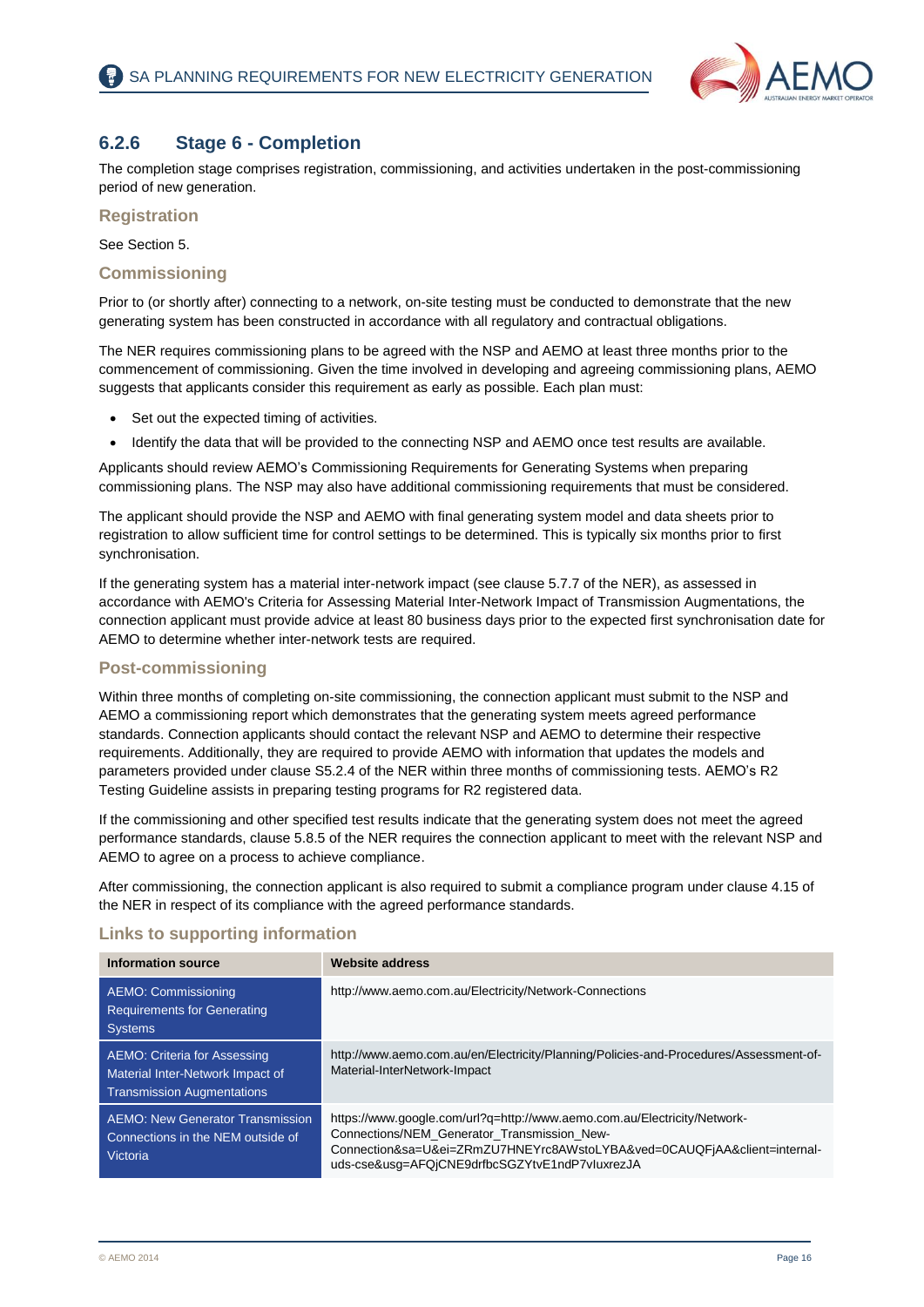

| Information source                               | <b>Website address</b>                                                                 |
|--------------------------------------------------|----------------------------------------------------------------------------------------|
| AEMO: R2 Testing Guideline                       | http://www.aemo.com.au/Electricity/Registration/Application-Forms/R2-Testing-Guideline |
| ElectraNet                                       | http://www.electranet.com.au                                                           |
| <b>SP Power Networks: Embedded</b><br>Generation | http://www.sapowernetworks.com.au/centric/customers/embedded_generation.jsp            |